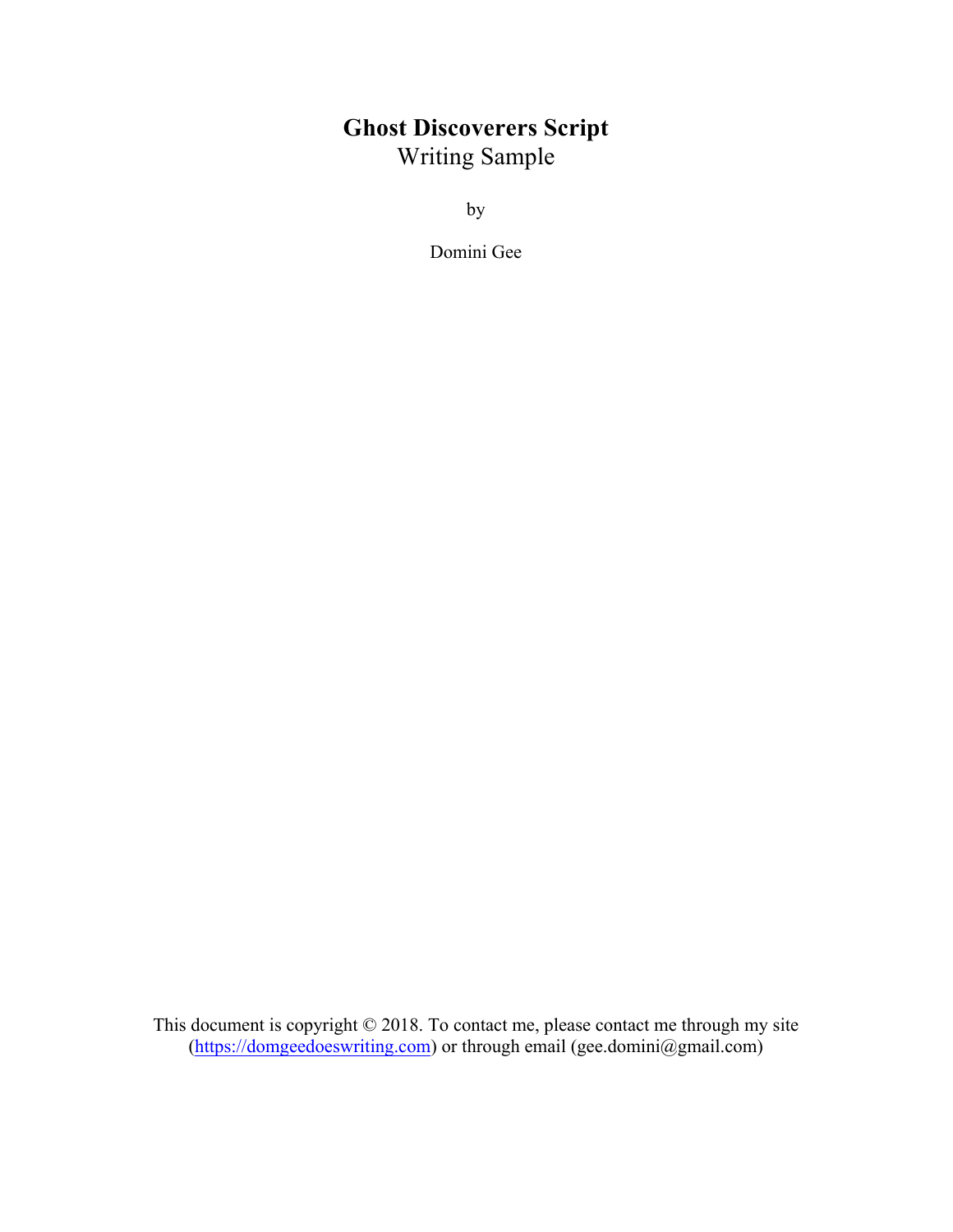*Player sees static across the screen. Text is typed across it* 

Zoe: My name is Zoe Lark. I believe in ghosts. At the end of this episode, you will too.

Zoe: This time, on GHOST DISCOVERERS, we discover... The Dyer House.

### **Room 1**

#### *Player* walks into the living room. There is a bookshelf, a fireplace, and a portrait. After a brief explanation about mechanics, the player follows the static to examine the *portrait of Lady Bianca*.

Zoe: Lady Bianca Dyer - Mother to All Lost Girls.

Zoe: According to stories, her daughter tragically passed away so old Lady Dyer dedicated her life to giving employment and shelter to young ladies with nowhere to go. 

Zoe: Strangely, though, for all the stories of her hospitality and friendliness, the staff never stuck around long. Always found employment elsewhere, had family business, or had school to return to, or so Lady Dyer said.

Zoe: It was only after she kacked it that it occurred to them to follow up on her former closest employees and realize: they never made it where she said they did and nary a body was found.

Zoe: They say Dyer is still roaming these halls. Why? To collect new favourites, of  $course.$ Whoo-oo-oo-oo...

*Player examines locked bedroom door.*

Zoe: Unfortunately, I'm not a ghost – yet – so I can't phase through locked doors. I'm gonna have to find a key.

# *Player examines fireplace.*

Zoe: Toasty! I could say this was ghost fire but it's more likely the house's curator lit it up before leaving for the night.

*If* player walks away from the shelf, a book falls out behind Zoe. Afterwards, the player *can examine the book.*

Zoe: Whoa. Whoa whoa whoa. Was this here before?

Zoe: It says, 'Property of Lucia Willows'...so, not a bodice ripper. Probably.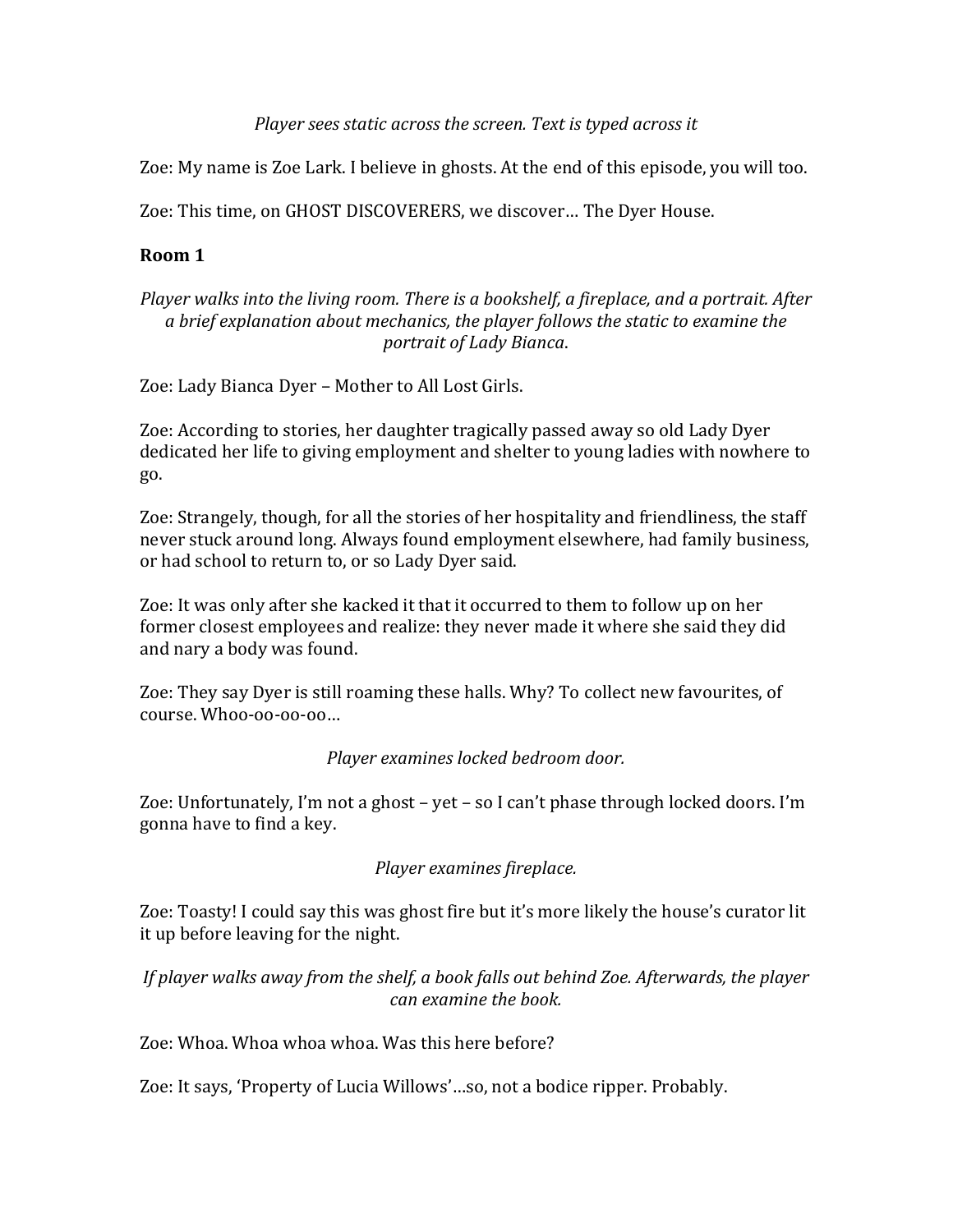Zoe: With how old this is, I don't think she'll mind if we sneak a peek?

Lucia (written): September  $1^{st}$ : new journal, new dress, and fresh start, and it's all thanks to Lady Dyer! I heard she's very selective of whom she employs in the main house. I didn't dare think she'd pick me.

Lucia (written): It's a shame the previous girl has already left. I wish I could ask her advice before starting. I'd hate to let Lady Dyer down.

Lucia (written): September  $29<sup>th</sup>$ : I find myself conflicted. I haven't been assigned many tasks since coming here. Lady Dyer assures me she'd rather I attend to her in other ways.

Lucia (written): Maybe this *is* a bodice ripper...

Lucia (written): Sometimes we have tea or read together or she gifts me with dresses and other lovely things. It's nice but it isn't what I was hired to do. It is difficult to say no when she smiles and says, "Come here, dear."

Lucia (written): October  $16<sup>th</sup>$ : Lady Dyer intimated I should move in with her. It's a generous offer, truly, as my own room and board is no paltry sum. However, I'm unsure if I should accept.

Lucia (written): She's a lovely woman most days. But it's becoming rather difficult to accept all her requests. I promised I would stay overnight with her to test the arrangement, at any rate.

Zoe: Huh. Missing a few pages.

*Player examines key on table.* 

Zoe: Hello, there, Mr. Key. Take me on a journey.

*Player moves towards exit door. Before they leave, they're asked if they want to go.* 

Zoe: I've barely seen anything, but is it even worth staying?

#### **Room 2**

*Player* walks into the bedroom. There is a bed, table, set of dolls, and a locked closet. *Though the closet will give off some frequencies, they won't become peaked until the* door is open.

*Player examines closet without key.* 

Zoe: I'm picking up some strong readings here.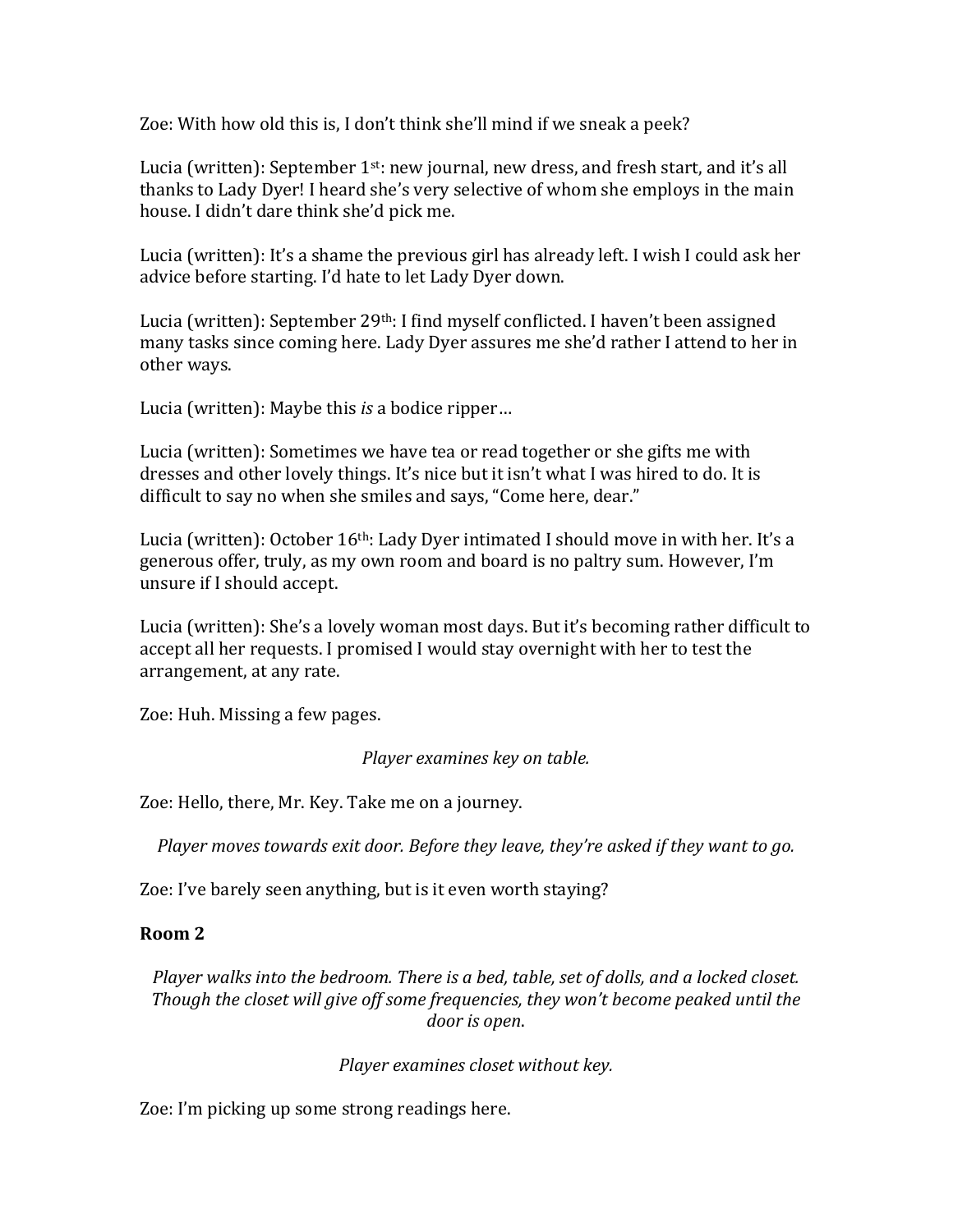Zoe: If I could just get it open I could see why!

*Player finds note on desk.* 

Zoe: 'Item Appraisal Summary'. I do like a good convenient summary.

Zoe: Hm. Lots of expensive stuff here. The curator would definitely notice if any of it went missing, though.

Zoe: According to this, the only thing that hasn't been appraised is...the doll?

#### *Player examines doll.*

Zoe: Would you take a look at *this* creepy thing! You'd think it would be giving off a signal, but I'm getting nothing.

Zoe: Wait, whoa, hold on a sec. Something's rattling inside.

Zoe: Just twist the back here and... huzzah! There's a small key inside!

The frequency pitches as the player opens the closet. Inside, they see a creepy collection  $of$  *trophies.* 

Zoe: Holy *shit*, guys.

Zoe: Look at all of this! Dolls, jewellery, portraits... was the old lady a hoarder or...

Zoe: Or are these... trophies?

Zoe: ....

 $Zoe: \dots$ 

Zoe: W-well, that's a mystery for another night! Our allotted time is almost up, anyway, and our live viewers would probably like to go to bed soon.

# **Room 1 – Part 2**

*Player returns to the first room. This time the fireplace is out. When the player* approaches the fireplace, a frequency goes off.

*Player examines fireplace*

Zoe: Why's this dang radio going off? It didn't do that before!